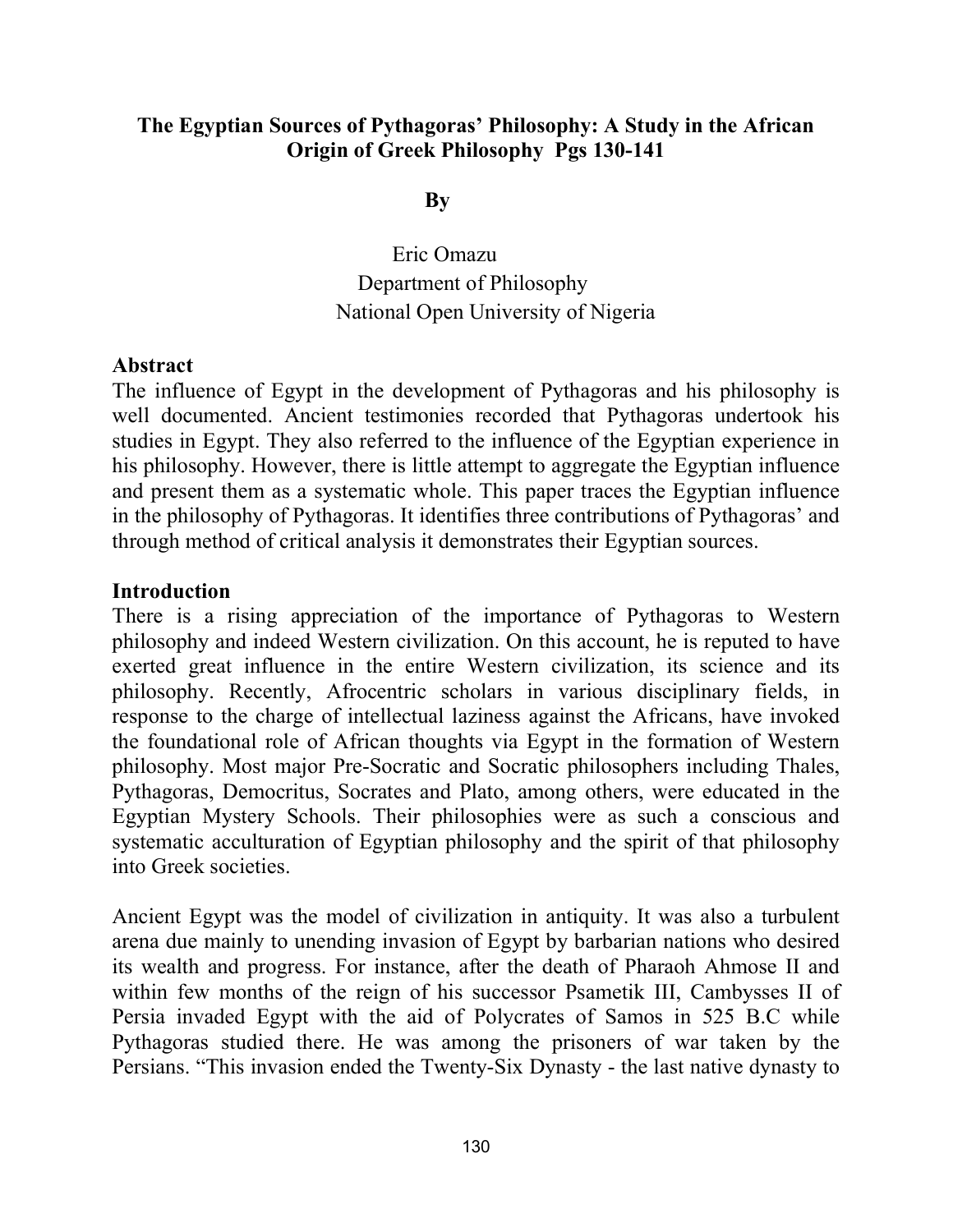rule Egypt- and saw Egypt annexed to Achaemenid Persian empire." (Lewis-Highcorrell 399).

The apparent instability of Egypt at the time forced many people out of Egypt and could have prompted the Greek graduates of the Egyptian Mystery Schools to "move Egypt to Greece '' leading to centuries of crystallization of Egyptian philosophic culture in Greece. This movement started with Thales but Pythagoras is regarded as the strongest exemplification of Egyptian influence in Greek Philosophy. This paper seeks to demonstrate the extent of this influence in Pythagoras' philosophy.

## Life of Pythagoras

Pythagoras (570 - 490 B.C) was born in Samos. It was a small independent Island from which Ionia could be seen. He was a student of Thales, the founding figure of Western philosophy and Science. Iamblichus reports that it was Thales who advised Pythagoras to journey to Egypt to undertake a more extensive study of the wisdom of the Egyptians. (6). He spent twenty-two years studying in the Egyptian Mystery Schools.

In Egypt, Pythagoras studied in a number of temples, including the Temple of ON (HELIOPOLIS) which at the time had a reputation for learning similar to that which will latter attain to Alexandria in Ptolemaic period, and at the temple at WAST (THEBES), where he became initiated as a priest. (Lewis-Highcorrell 399)

The initiation of Pythagoras into the Egyptian priesthood was a special privilege. He was the only non Egyptian ever to be so initiated. Even Thales before him and Socrates and Plato who also studied in Egypt after him received no such privilege. With the fall of Egypt in the hands of Cambyses II of Persia, Pythagoras was taken into captivity in Persia. Once freed by the Persians, he undertook some courses of study under the Persian Magis. Unlike the Egyptian schools where wisdom was taught, the Persian Magi consisted mainly of courses of study in religion and magic. The word, magic, is said to have derived from the activities of the Magis. He returned to his native Island in and founded a school which he named Hemicycle, and his classroom was a cave outside the city. He fled Samos again following the death of Polycrates and its subsequent occupation by the Persians. He landed in Croton, an Italian city governed by 1000 oligarchs, in 520 B.C. where he re-established his school.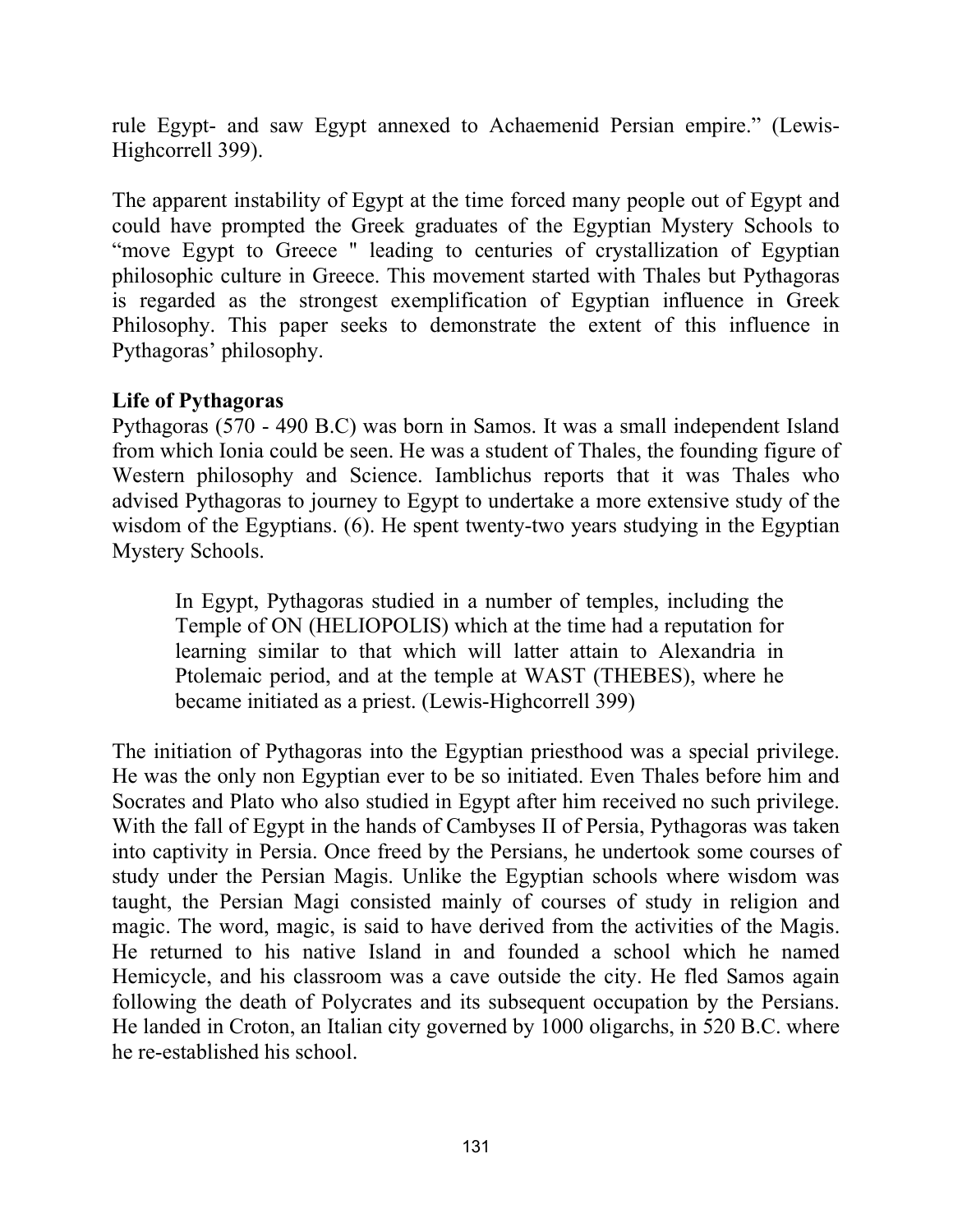Studentship in Pythagoras' school was heavily vetted by Pythagoras who emphasized character and ability to learn as pre-qualifications for admission. Pythagoras would later pay for his strict admission criteria. Kylon, one of the persons denied admission into the school, organized an attack against the school, projecting it as an oligarchic instrument following the collapse of the government of the 1000 oligarchs and the institution of democracy. Once again, Pythagoras fled, this time to Metapontum where he finally died.

Pythagoras school was divided into two: the Akousmatikoi and Mathematikoi. The Akousmatikoi was an outer school where students came to listen to the teachings of Pythagoras and return to their homes. There were no special requirements imposed on this category of students. They could eat meat, sacrifice to the gods, eat beans and do so many other things forbidden to Pythagoras' followers. In stricto sensu it is the Mathematikoi School that is referred to as Pythagorean School. Members were subjected to a strict mental and moral regimen. They were the true learners of Pythagoreanism. They lived chastely, abstained from meat, and offered no blood sacrifices, never urinated towards the sun, practiced communal living, among other rules of conduct laid down for them by Pythagoras. It was from the practice of this school that the term Mathematics originated, in recognition of the importance they placed on the place of numbers in the universe. Arendt holds that Pythagoras championed the "conviction that mathematical reasoning should serve as a paradigm for all thought." (59).

Pythagoras wrote nothing. Members of his society practiced "autosepha ("he said it") in which all doctrine was attributed to Pythagoras himself." (Anderson 48). The problem with this is the difficulty of deciphering what is authentically Pythagoras' contribution and that which were works of his followers.

## Metempsychosis

Metempsychosis also known as transmigration of the soul is the metaphysical idea that grounds the morals of Pythagoras and the group he formed. Burkerts regards the idea as the "one most certain fact in the history of early Pythagoreanism." (Burkert ). Metempsychosis is the name given to the belief that a soul inhabits another body of either individual persons or animals in successive periods of time following the bodily death of the individual in whom the soul was previously inhabited. Long lists three conditions of metempsychosis and they include the following: "(a) the place where the soul and its new body dwell must be, at least in part, this world; (b) the new body must be acquired for more than a temporary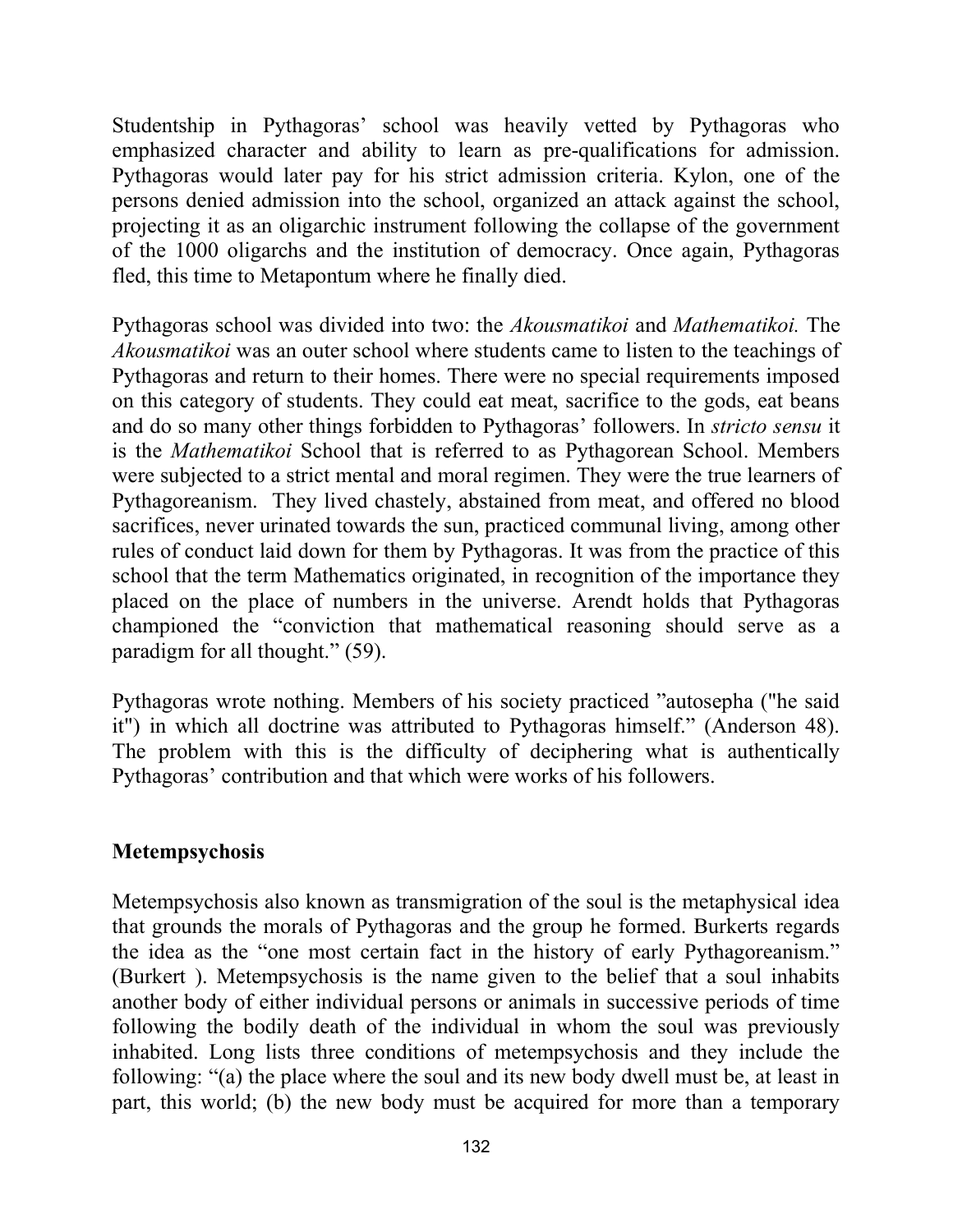period; and (c) the soul, which passes from one body to another, must be that which creates an individual" (Long 149). The three conditions listed by Long are faulty. His first claim that the soul united with the body must at least exist in part in this world comes with the impression that the body possesses capacity to exist elsewhere other than this world. As an extended entity, the body's sole abode of existence is the physical world. In the Platonic idea of the soul, the soul possesses the ability to exist outside the body in the world of form. Aristotle also holds a similar view and maintains that death entails the exit of the soul, which he regards as the form of the body, from the body leading to the dissolution of the body. The soul on exiting the body returns to the world of forms where it came from. The body, therefore, has no capacity to exist anywhere outside the world. Secondly, Long's claim that the new body must be acquired for more than a temporary period makes no sense. The idea of a temporary period beggars understanding and it is at best tautological. The fact of being in the world is defined by its temporaliness. So to conceive a union of body and soul outside time is impossible. The third point is that the soul, which passes from one body to another, must be that which creates an individual is problematic. It imbues the soul with creative powers and does not account in any way how the soul itself came to be.

In view of the foregoing, it is unlikely that Pythagoras, the best known proponent of metempsychosis would approve of Long's conditions given what they failed to incorporate. An important element of Pythagoras' metempsychosis is immortality of the soul. The soul is created but once created becomes immortal like the Greek gods. The soul is also restless, it is involved in perpetual process of going and coming. Thus, a soul which has left a human body may immediately inhabit the body of a donkey. This is the way to understand Xenophanes report about Pythagoras' demonstration of his belief on Metempsychosis.

. . . And once, they say, passing by when a puppy was being beaten, he pitied it, and spoke as follows: 'Stop! Cease your beating, because this is really the soul of a man who was my friend: I recognised it as I heard it cry aloud.' (Xenophanes, Fragment 21B 7)

A further analysis of the above citation shows a belief that the soul is the individual. It also shows that the soul remains unchanged irrespective of the nature of the body it is united. This accounts for why Pythagoras recognised the voice of his dead friend. Pythagoras is reputed to be a soul. The citation also raises a question about pains. Is pain the property of the body or that of the soul? Pythagoras tends to think that it is the soul that feels pain. This is because, to be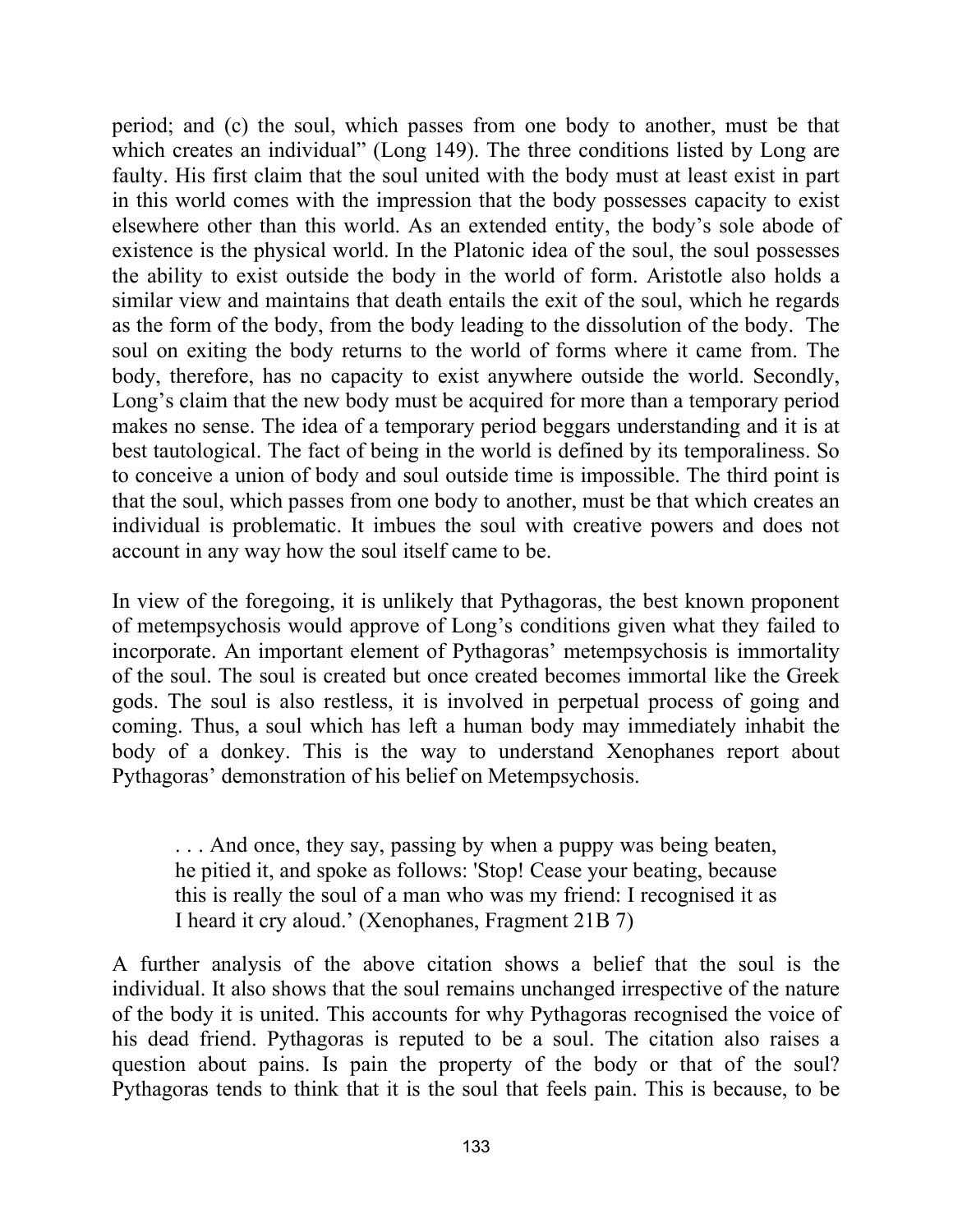recognisable, the crying being must be continuous. Having exited the previous body which ceases to exist at birth, the soul is what is persistent. It is what continues to exist. Thus, if Pythagoras heard the cry of his field it is obvious that it is the soul that feels pain and cries. Metempsychosis makes moral demands on how to relate with the individuals. Thus, Pythagoras forbade all sorts of torture. And this is not limited to human beings. No animal should be tortured since man and animal share the same soul.

Despite the claim that the theory of transmigration of soul was authentically Pythagoras', the origin of the idea lies elsewhere. What is rather authentic about Pythagoras in regard to the theory is its transmission among the Greeks. Even among the ancients, Herodotus gave account of the true origin of the idea.

The Egyptians were also the first to advance the theory that the soul of man is immortal, and that when the body perishes it enters into (eisduesthai) another living creature which comes into being at that moment; and when it has gone round all the land animals and all the sea animals and all the birds, it enters again into the body of a man who is coming into being; and this circumambulation goes on for three thousand years. Some of the Greeks adopted this theory—some earlier, some later—as though it were their own; I know their names, but I do not write them down  $(85:$  II.  $123=14$  A 1).

Herodotus no doubt refers to Pythagoras and others including Empedocles who promoted the view as theirs. Barnes, however, felt that Herodotus was in error in ascribing to the Egyptians the origin of metempsychosis. He holds that the belief was quite well spread among the ancient Greeks of even earlier age (Barnes 81). Xenophanes, Plato, Aristotle, among ancient philosophers who attributed the theory to Pythagoras were in more historically vantage position to know and they all ascribed its origin to Egypt. Indeed, the idea of immortality of the soul was widespread across ancient African cultures including ancient Egypt.

# The Conception of Philosophy as Love of Wisdom

Pythagoras sits atop, alongside his teacher, Thales, as founders of two different traditions of ancient Philosophy. While Thales is regarded as the founder of the Milesian School of Philosophy, Pythagoras is reputed as the founder of the Italian School. Among the ancients, philosophers are classified according to the extent to which their philosophy conformed to the thoughts of the two men. However, the invention of the concept, philosophy, is another distinct contribution of Pythagoras.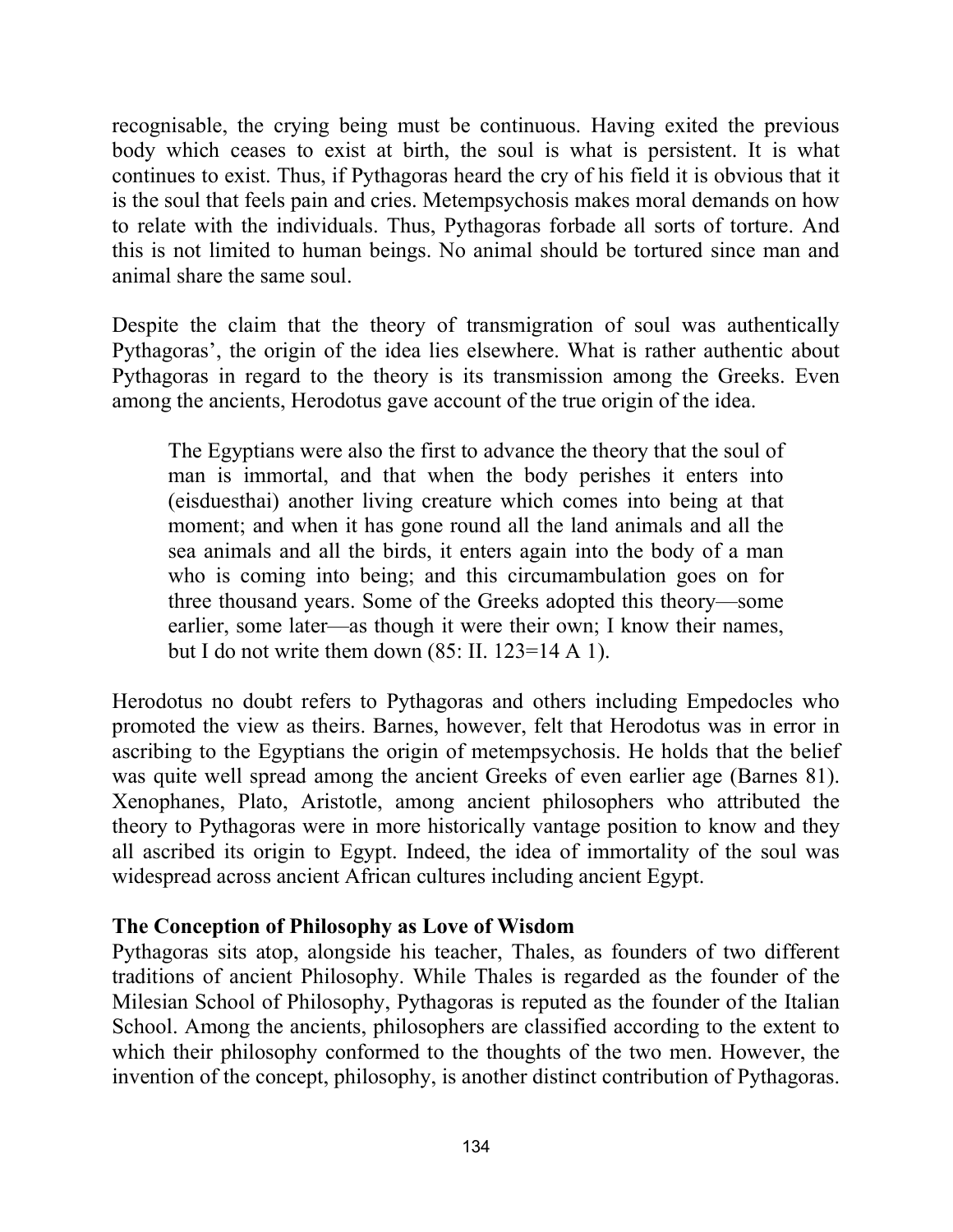The meaning, love of wisdom, which Pythagoras gave to the term he coined has remained the traditional definition of philosophy (Rosen 183).

Besides coining the term philosophy and giving it etymological meaning as love of wisdom, Pythagoras gave no reason why he chose the term. Philosophers have merely guessed some answers. Hannah Arendt who presented herself as a contemporary Neoplatonist linked the reason to the focus of philosophy on the divine. The ancient Platonists in a similar manner defined philosophy as "assimilation to God to the extent possible' (Plato, Theaetetus 176B). Assimilation to God means, for humans, living at the highest level of life possible to humans, the life of the divine in humans, the life of reason, of which knowledge of the divine represents the highest point."  $(O'Meara 3)$ .<sup>1</sup> Arendt holds that the nature of Greek theology made this conception possible. According to her, the Greeks held that:

Men and gods were like each other, both of one kind, drawing breath from one mother; the Greek gods, as Herodotus tells us, had the same physis as men; but, though anthrôpophysic, of the same kind, they still, of course, had certain privileged peculiarities: unlike mortals they were deathless and enjoyed an "easy life." Free of mortal life's necessities, they could devote themselves to spectatorship, looking down from Olympus upon the affairs of men, which for them were no more than a spectacle for their entertainment. The Olympian gods' feeling for the world's spectacular quality—so different from other peoples' notions of divine occupations such as creating and lawgiving, founding and governing communities —was a partiality they shared with their less fortunate brothers on earth. (Arendt 130).

Philosophy, understood as assimilation to God to the extent possible became a desire to, like the gods, also engage in contemplative life. The *vita contemplativa* is the way of life of the gods, who from their Mount Olympic abode observe the activities of man. The philosopher by engaging in contemplation appreciates the wisdom that is the hallmark of the gods. Thus, if immortality is the reward of the gods for their contemplative engagement, the philosopher, the contemplative man, will also attain immortality.

The Pythagorean metaphysics with its emphasis on transmigration of soul invalidate Arendt's argument that immortality was the goal of the contemplation.

<sup>&</sup>lt;sup>1</sup> O'Meara, J. Dominic wrote the Introduction to Syrianus: On Aristotle Metaphysics 3-4.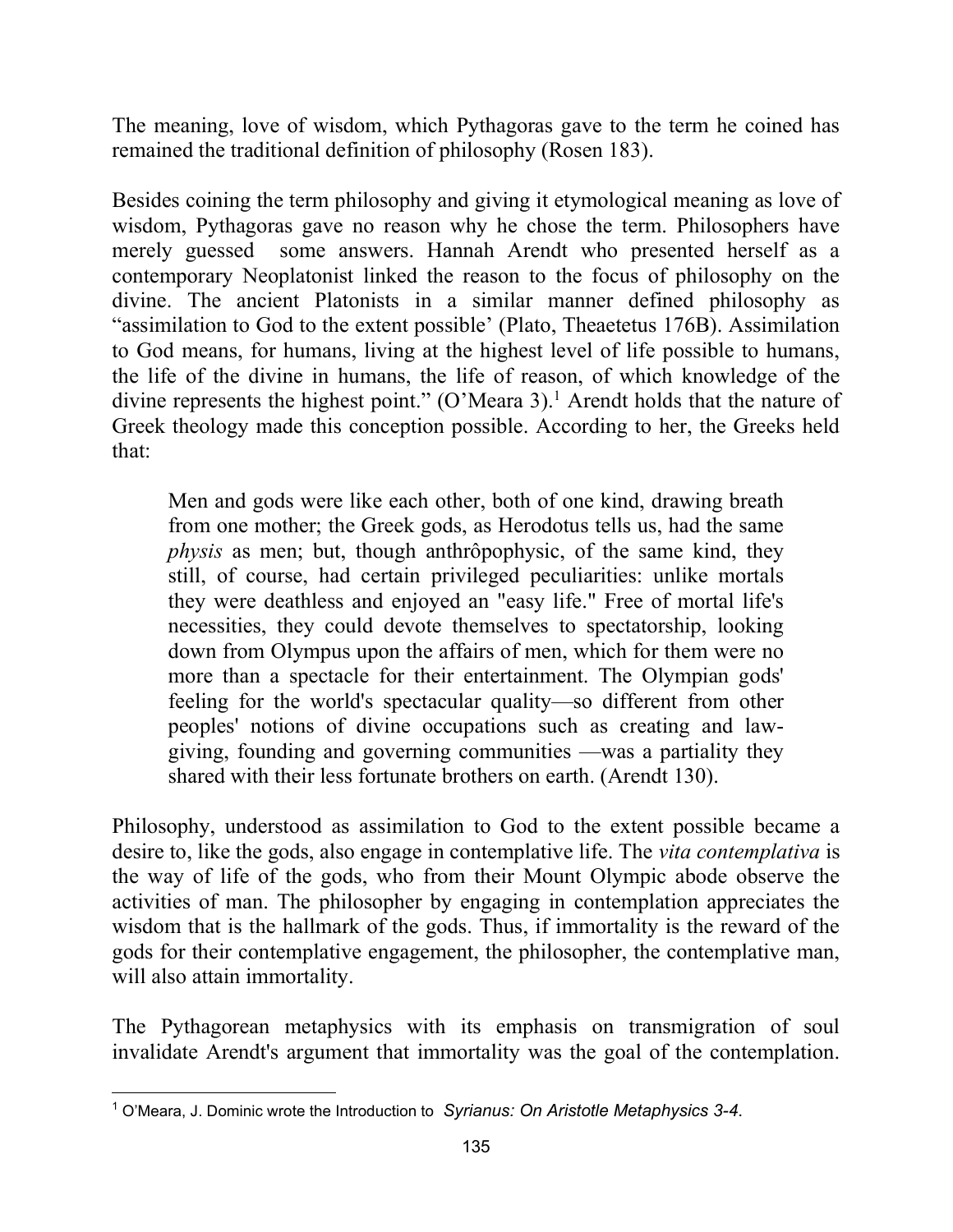This is because the metempsychotic soul is immortal by virtue of its being. The essence of purification is not immortality but elevation in the next cycle of transmigration.

Pythagoras' education in Egypt holds the key to his entitling of his subject and way of life, philosophy. The Egyptian Mystery School System was administered and lectured by priest-scholars. One of the subjects taught in the School was simply called Wisdom. They were taught by priest-scholars who were exempted from daily lives and who formed a close knit group for the education of the initiates and dissemination of knowledge. Pythagoras' desire to replicate the Egyptian paradigm among the Italians and the Greeks was responsible for the use which Pythagoras put the phenomena described above. For instance, if the Egyptians taught wisdom, he didn't claim to teach wisdom, he rather claim to be a lover of wisdom. If the priest scholars needed a life of leisure to be able to make contribution to the world, Pythagoras formed a society where the cooperation of members would be able to generate excess resources and free time for contemplative activity. But the contemplative activity for the Pythagoras would not be other-worldly. It is worldfocus. Ideas generated would be necessary for engineering, ethics and politics, among others. The Egyptian priests whose engineering and architectural works coupled with their ethics formed the basis of the prosperity of that land played great role in the decision made by Pythagoras to name the discipline philosophy.

# **Mathematics**

There is a long list of philosophers who placed great emphasis on Mathematics. This set of thinkers consider Mathematics as the highest form of reasoning " which deals only with thought-things and needs neither wimesses nor the sensorily given—is based on the age-old distinction between necessity and contingency, according to which all that is necessary, and whose opposite is impossible, possesses a higher ontological dignity than whatever is but could also not be." (Arendt 59). Plato was so convinced of the preeminence of Mathematics that he made knowledge of it a pre-condition for admission into his philosophy school.

Thales and Pythagoras account for the weight which ancient western philosophy places on Mathematics. "It is not by accident that the beginnings of Greek mathematics are credited to Thales and Pythagoras, both of whom were said to have lived in Egypt." (Russo 29). Besides direct knowledge gained from studying in Egypt, Pythagoras also learnt invaluable lessons in Geometry from Thales whose student he was and following whose advice he proceeded to Egypt for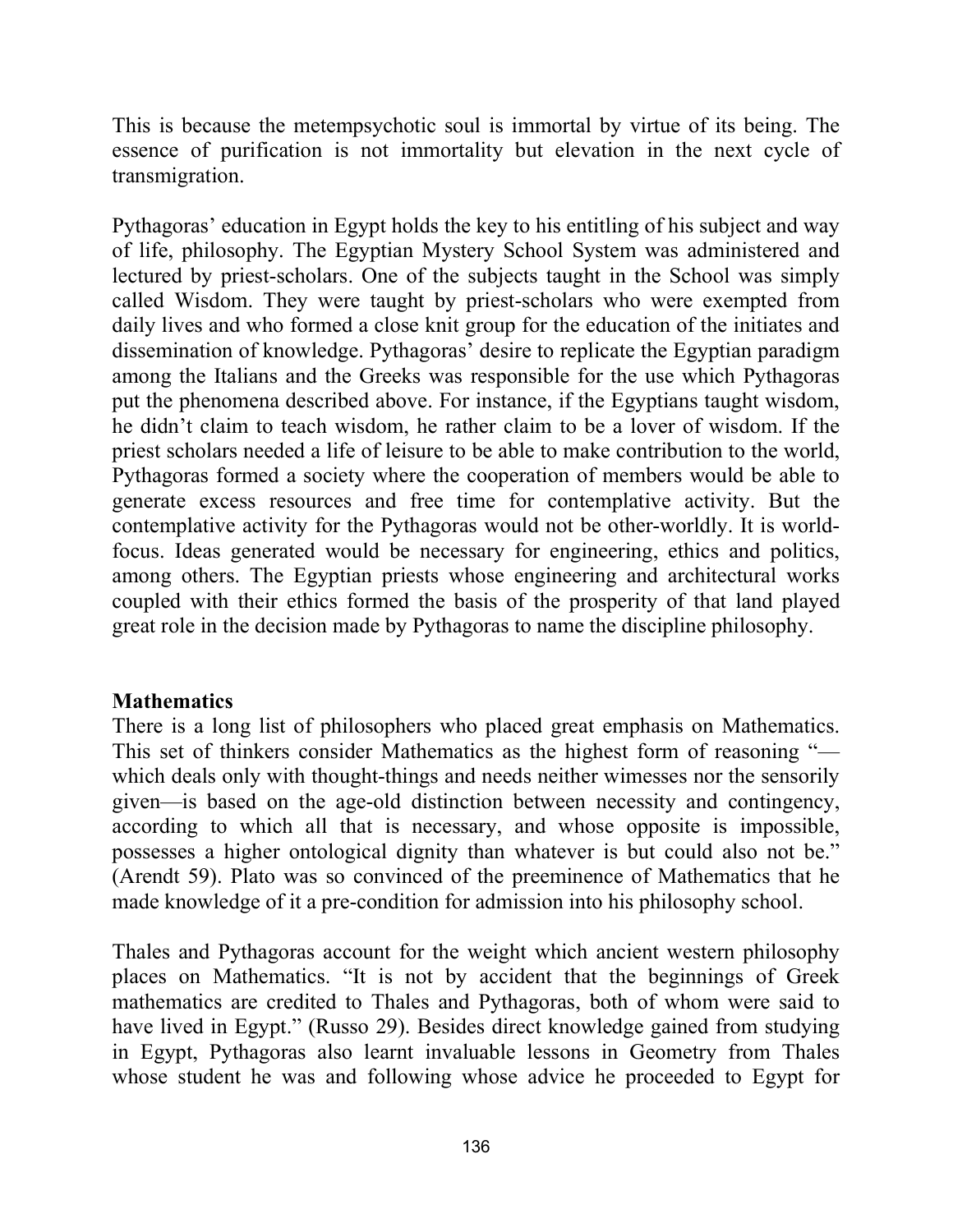further studies. Thales' concern was with Geometry which he learnt in Egypt and Eudemus of Rhodes credits him with introducing it in Greece. Hahn writes that:

Thales plausibly learned or confirmed at least three insights about geometry from his Egyptian hosts, and all of them involved diagrams: (1) formulas and recipes for calculating the area of rectangles and triangles, volumes, and the height of a pyramid (i.e., triangulation); (2) from the land surveyors, he came to imagine space as flat, filled by rectilinear figures, all of which were reducible ultimately to triangles to determine their area; (3) watching the tomb painters and sculptors, he recognized geometrical similarity: the cosmos could be imagined as flat surfaces and volumes articulated by squares, and each thing can be imagined as a scaled-up smaller version (12).

Geometry has a far-reaching influence in Thales that even his metaphysics in which the origin of reality rests on a single substance derived from Egyptian Geometry. It was the fixedness of geometrical diagrams that emboldened Thales to famously "posit an unchanging principle of the whole of nature" (Rioux 384). Eudemus of Rhodes holds that Thales proved that "a diameter divides a circle into two equal parts, and that opposite angles at a vertex are equal."<sup>2</sup> Thales' contemporaries were particularly impatient of the new knowledge which he brought. Plato reported the Thracian maid who made jest of him for falling into a ditch while making calculations about the sky. (Plato Thaet. 174a).

The invocation of Thales above serves the purpose of emphasizing the direct influence he had on Pythagoras. However, besides this direct influence of Thales, Pythagoras also undertook his own education in the Egyptian Mystery Schools where he not only encountered the priest-scholars but also experience the pyramids and all the other shapes and diagrams the presence of which made the Egyptians and the Mesopotamians to think in geometrical terms. Thus, on his return from Egypt and following the establishment of his school, Pythagoras took the study of Geometry to a new level. He made the study of Geometry a cornerstone of his entire philosophy especially for the subset of followers regarded as the Mathematikoi. Hahn makes a case that for the ancient Pre-Socratic philosophers, Geometry was conceived as a handmaiden of philosophy (5).

 $^2$  These statements by Eudemus (whose work has perished) are reported in Proclus, In primum Euclidis Elementorum librum commentarii, 157:10–11; 299:1–3, ed. Friedlein = [FV], I, 79:8–9+13–15, Thales A20.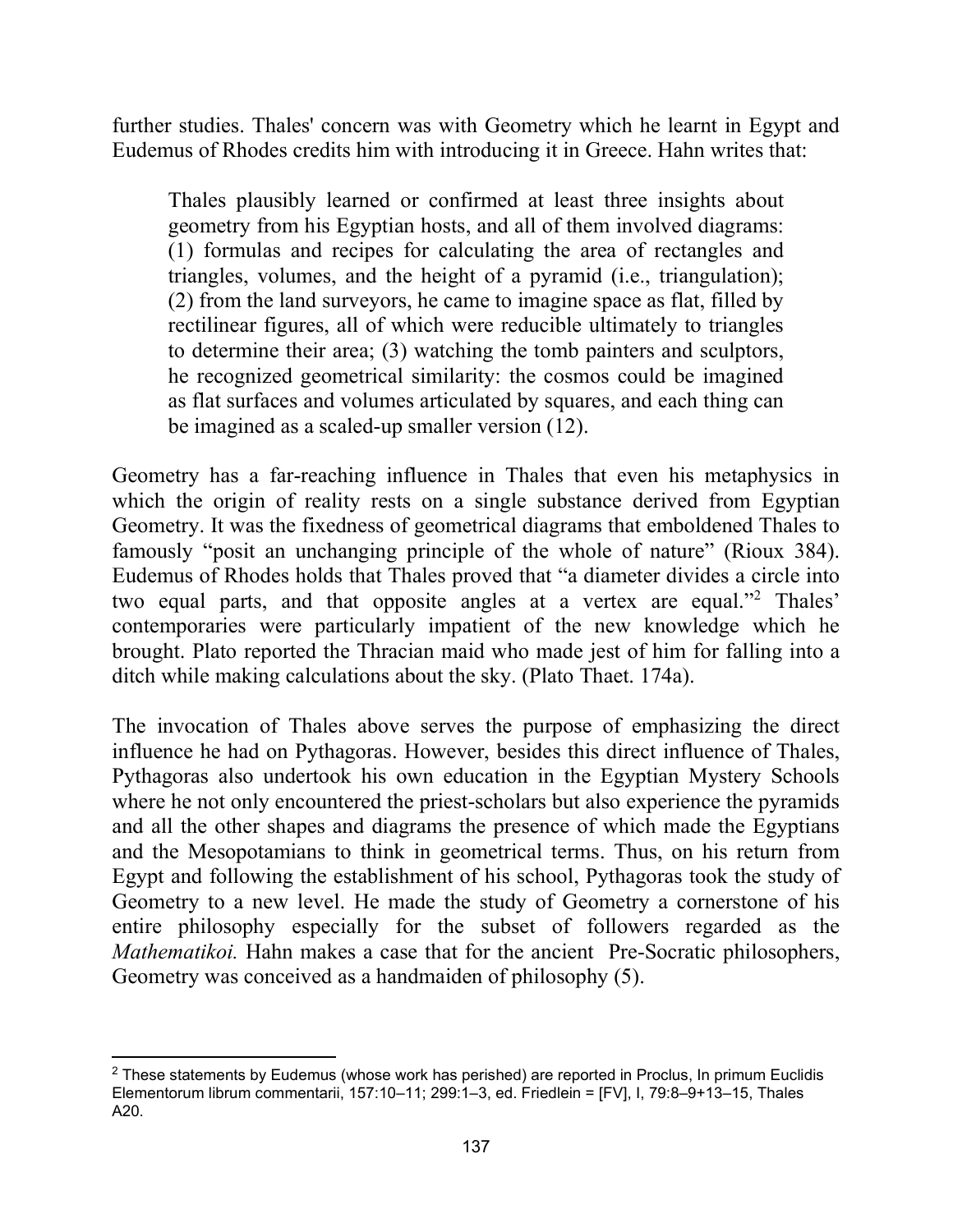Pythagoras Mathematics was influenced by the Geometry of ancient Egypt. The Pythagorean theorem otherwise regarded as the hypotenuse theorem which is attributed to Pythagoras and/or his group, like Thales' Geometry deals with calculation of areas of triangles and rectangles, and showing the relationship between all the sides. The discovery of Moscow Mathematical Papyrus (MRP) and Rhind Mathematical Papyrus (RMP) in the 19th Century AD which are collections of Egyptian problem texts that date back to 1850 B.C. and 1550 B.C respectively are at least a thousand years older to than both Thales and Pythagoras. The papyruses systematically show that Egyptians had been preoccupied with the relationship between angles.

RMP problems 41–46 show how to find the volume of both cylindrical and rectangular based granaries; problems 48–55 show how to compute an assortment of areas of land in the shapes of triangles and rectangles; problems 56–60 concern finding the height or the seked (i.e., inclination of the face) of pyramids of a given square base. Thus the problems included formulas and recipes that showed how to divide seven loaves of bread among ten people (problem 4), how to calculate the volume of a circular granary that has a diameter of 9 and a height of 10 (problem 41), how every rectangle was connected inextricably to triangles that were its parts (problems 51 and 52), as problems for the land surveyors (Hahn 13-14)

Essentially, Pythagoras' occupation with Geometry and angles on his return from Egypt was a continuation of a process which he witnessed in Egypt. Like Thales before him, he led his students into finding his own proofs for claims regarding the angles. There is a recent attempt to discredit Pythagoras' connection with the theorem about the hypotenuse. Scholars who do so hold that the formulaic expression of the theorem –  $a2 + b2 = c2$  is algebra traceable to Euclid who lived after Pythagoras. Their argument is that Mathematics could still be in its infancy and possibly did not exist to develop such a complicated system. The discovery of the RMP and MMP which showed the use of the principles in Egypt thousand years before Pythagoras invalidates all such arguments.

#### **Conclusion**

The testimony of the ancient Greek philosophers regarding the relationship between their philosophy and that of African (Egyptian) philosophy has come under attack. The continuous discrediting of the ancient testimonies is intended to serve one purpose, maintain the claim of Western hegemony in knowledge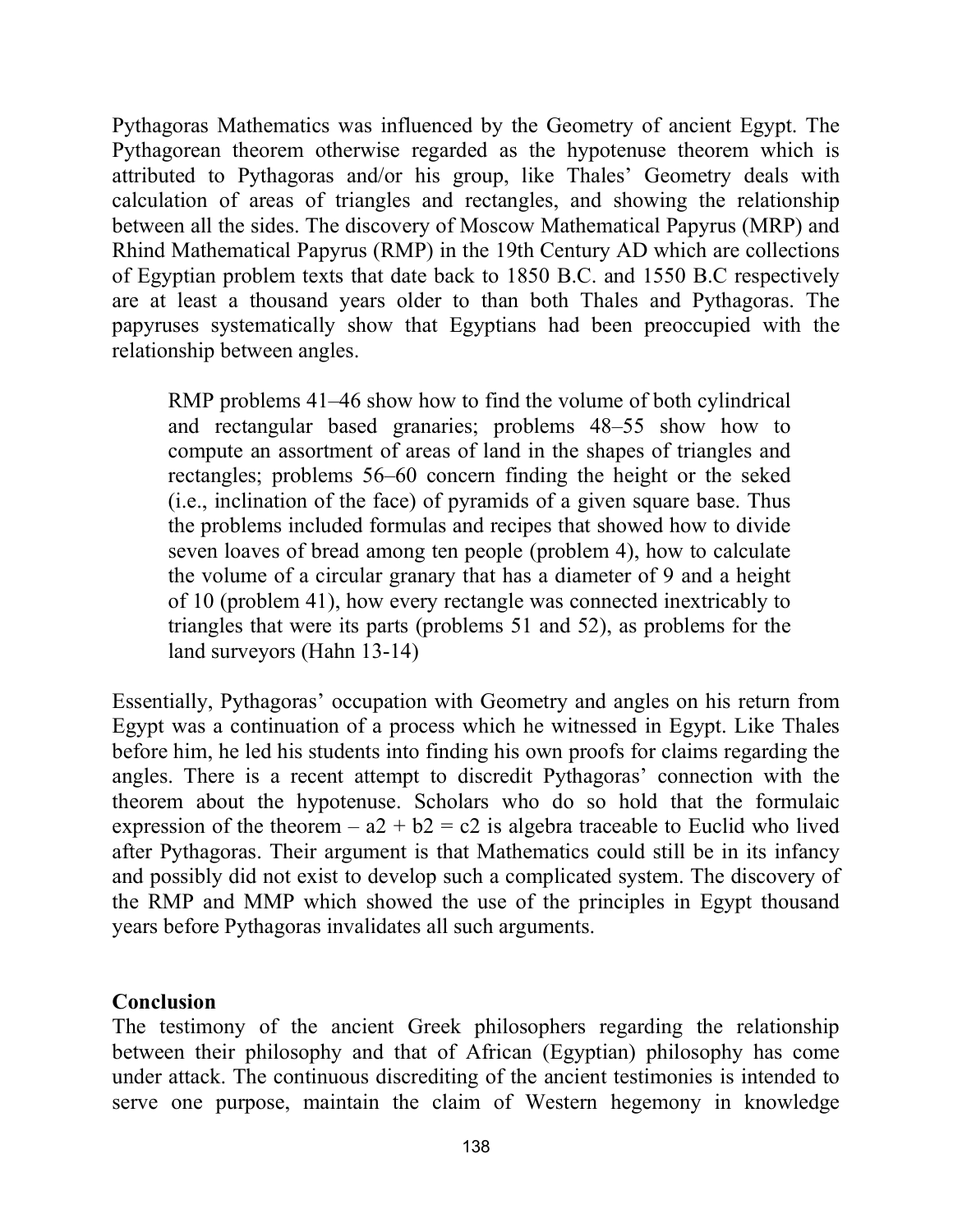production and dissemination. This paper inveighs against all such claims especially as they pertain to the denial of African contribution to the development of Greek philosophy.

Pythagoras is paradigmatic. His influence is also eclectic, stretching from ancient society to the contemporary era. Thus, such a study whose need I have emphasized above requires that he be regarded as the starting point. Thus, I have drawn the relationship between some of his philosophical positions or the positions of the school he formed with the philosophy of ancient Egypt. Consequently, I undertook an examination of the life of Pythagoras. I equally examined some of his philosophical positions in order to show their Egyptian source. I have also offered new arguments in support of the claims of the paper.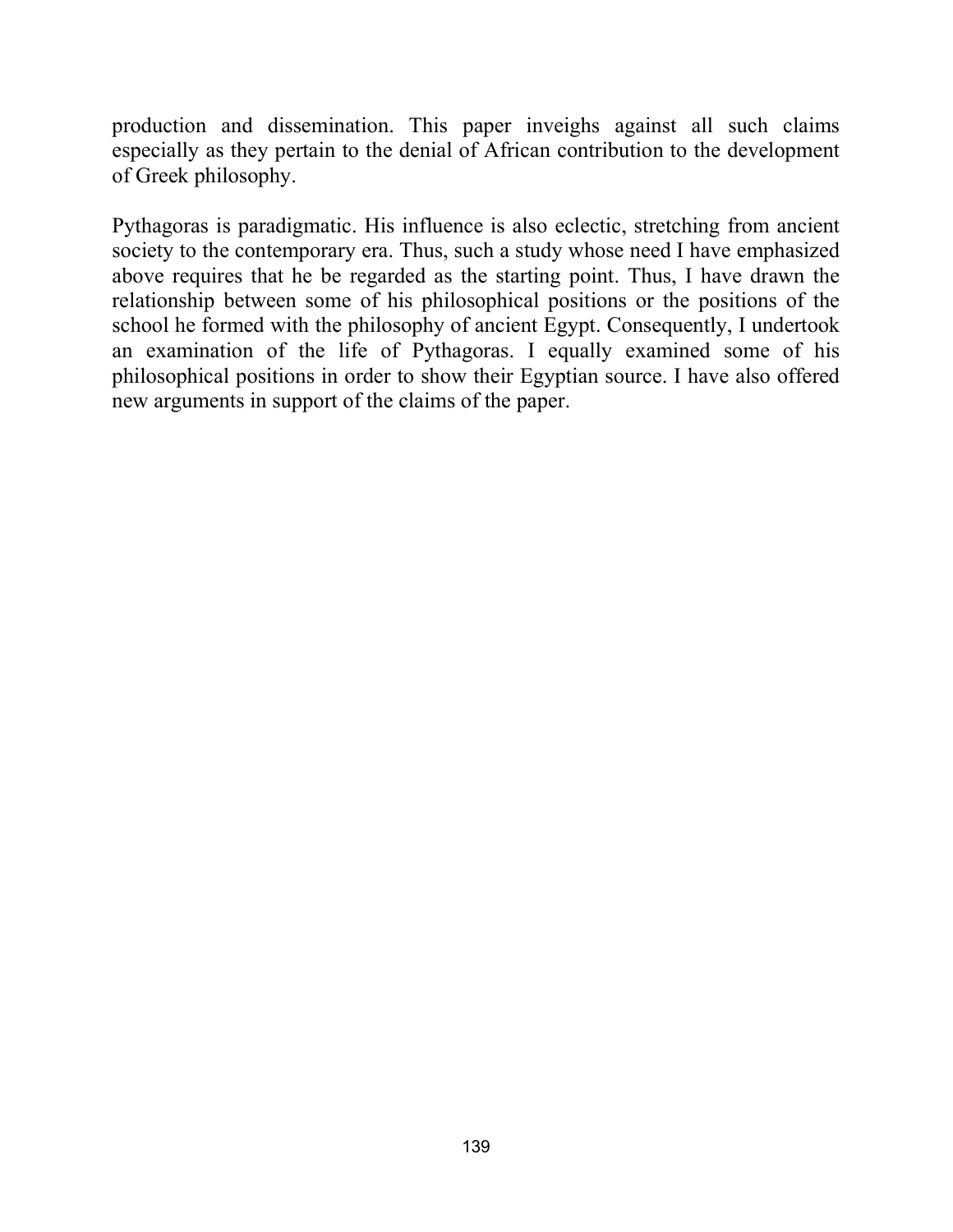## Works Cited

Anderson, Gene H. "Pythagoras and the Origin of Music Theory." Indiana Theory Review, vol. 6, no. 3, [Department of Music Theory, Jacobs School of Music, Indiana University, Indiana University Press, Trustees of Indiana University], 1983, pp. 35–61,.

Arendt, Hannah. Life of the Mind. A Harvest Book, 1978.

Barnes, Jonathan. The Presocratic Philosophers, Routledge & Kegan Paul Ltd, 1982.

Burkert, Walter. Lore and Wisdom in Ancient Pythagoreanism. Harvard University Press, 1972

Dillon, John, and Dominic J. O'Meara, translators. Syrianus: On Aristotle Metaphysics 3-4. Bloomsbury Academic, 2014.

"Egyptian Mystery Schools." Encyclopedia.com, https://www.encyclopedia.com/science/encyclopedias-almanacs-transcripts-andmaps/egyptian-mystery-schools. Accessed 12 March 2020.

Watkins J. M. Iamblichus' Life of Pythagoras. Translated by T. Taylor, Inner Traditions, 1986

Lewis-Highcorrell, Don. Witch School Second Degree: Lessons in the Correllian Tradition. Llewellyn Worldwide, Limited, 2014.

Long, Herbert S. "Plato's Doctrine of Metempsychosis and Its Source." The Classical Weekly, vol. 41, no. 10, Johns Hopkins University Press, 1948, pp. 149– 55,

Rioux, Jean. The Review of Metaphysics, vol. 72, no. 2 (286), Philosophy Education Society Inc., 2018, pp. 383–85